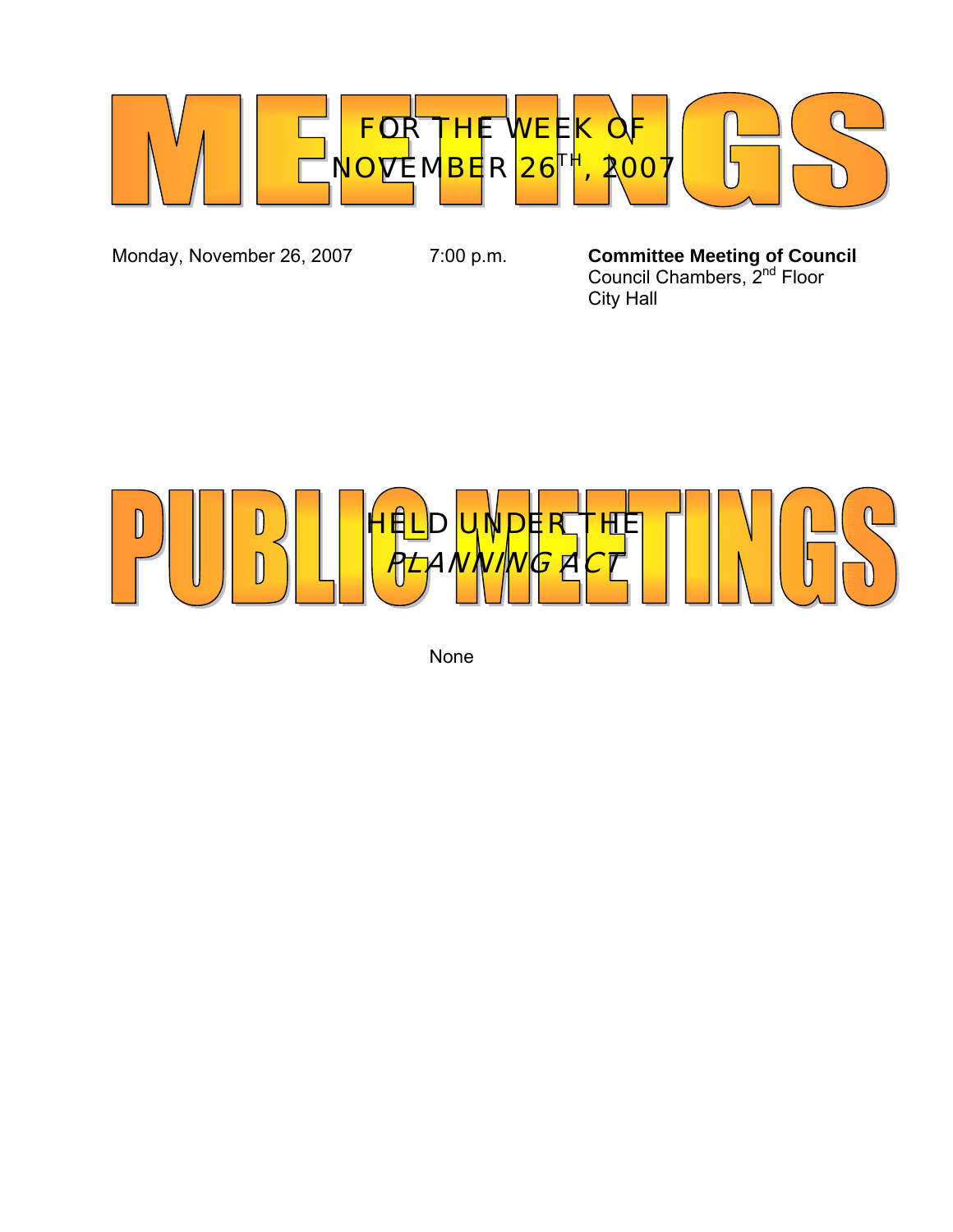## **GENERAL GOVERNMENT COMMITTEE**

Monday, November 26, 2007 Page 1

**Chairperson: Councillor Chirico Vice-Chair: Councillor Campbell Members: Councillors Mayne, Vaillancourt Ex-Officio: Mayor Fedeli** 

- GG-2006-07 Report from J.J. Celentano dated November 8, 2006 re Proposed Customer Service Standards under the *Accessibility for Ontarians with Disabilities Act* (C01/2006/MAAC/GENERAL).
- ►GG-2007-14 Letter from the Downtown Improvement Area date September 13, 2007 and report from T.G. Ringler dated October 30, 2007 re Elimination of on-street paid Saturday parking (T02/2007/PARKI/GENERAL).
- GG-2007-15 Report from B.A. Rogers/L. Rochefort dated October 29, 2007 re 2008 Water and Sanitary Sewer Rates (F22/2007/TAXR/GENERAL).
- GG-2007-16 Report from T.G. Ringler dated November 13, 2007 re Bingo Licensing fare increase (P09/2007/LICEN/BINGO).
- GG-2007-17 Report from C.M. Conrad dated November 6, 2007 re Procedural By-Law (C00/2007/BYLAW/PROCEDUR).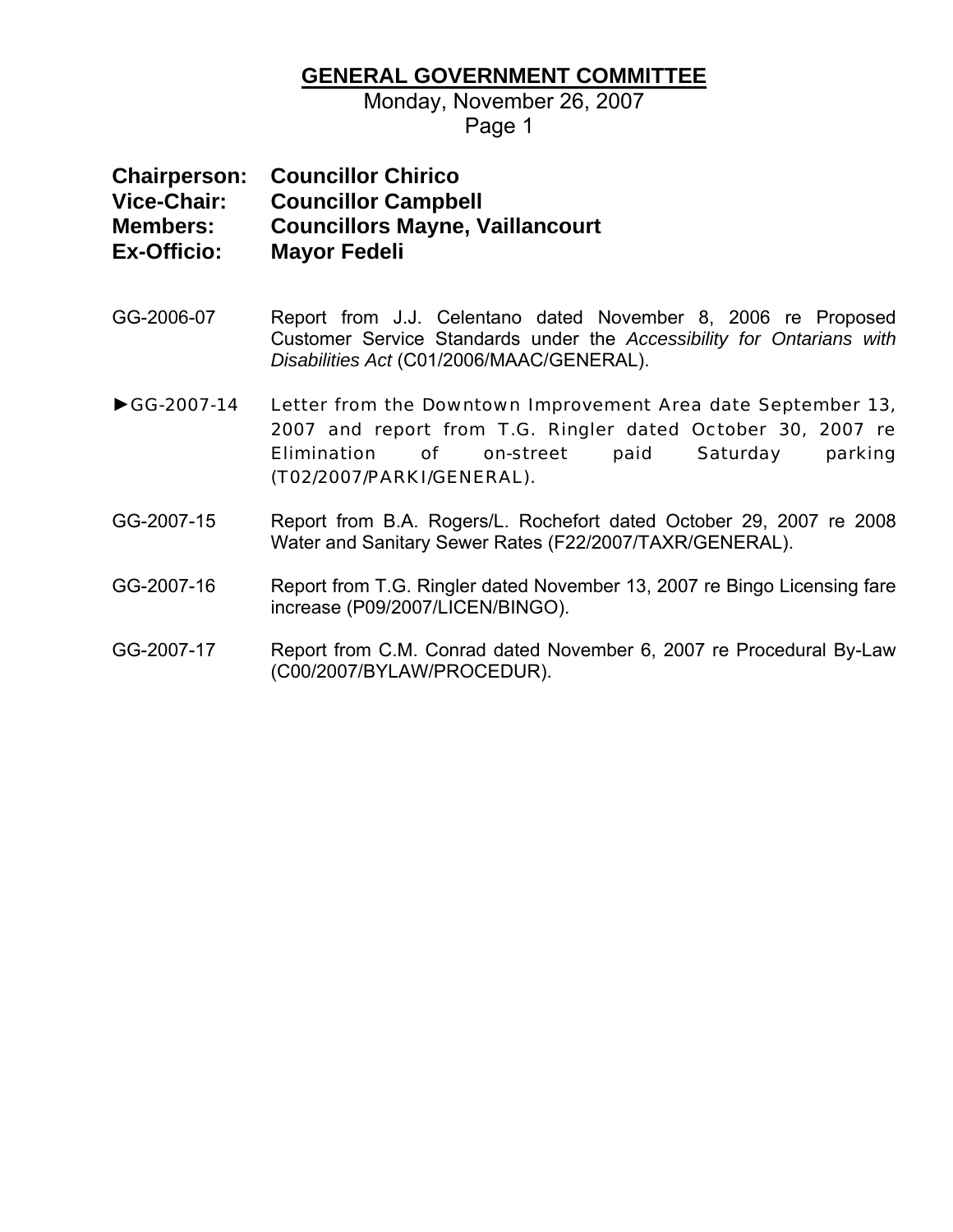## **COMMUNITY SERVICES COMMITTEE**

Monday, November 26, 2007

Page 1

| <b>Chairperson:</b> | <b>Councillor Anthony</b> |
|---------------------|---------------------------|
| <b>Vice-Chair:</b>  | <b>Councillor Boldt</b>   |
| Member:             | <b>Councillor Bain</b>    |
| <b>Ex-Officio:</b>  | <b>Mayor Fedeli</b>       |

- CS-2001-35 Rezoning applications by Consolidated Homes Ltd. Golf Club Road (D14/2001/CHLTD/GOLFCLUB).
- CS-2003-37 Condominium application by Rick Miller on behalf of New Era Homes Ltd. McKeown Avenue (D07/2003/NEHL/ MCKEOWN).
- CS-2004-23 Rezoning application by 1081751 Ontario Inc. (Tarmagon Aggregates/ Don Fudge) - Highway 17 East (D14/2003/TARMA/ HWY#17E).
- CS-2004-29 Rezoning and Plan of Subdivision applications by Rick Miller on behalf of Grand Sierra Investments Ltd. - Sage Road (D12/D14/2003/GSIL/ SAGERD).
- CS-2007-18 Report from I.G. Kilgour dated November 14, 2007 re Proposed Official Plan Amendment - City of North Bay (D09/2007/CNB/OFFICIAL).
- CS-2007-19 Report from I.G. Kilgour dated November 14, 2007 re Proposed Brownfield Community Improvement Plan (D08/2007/OPA/BCIP).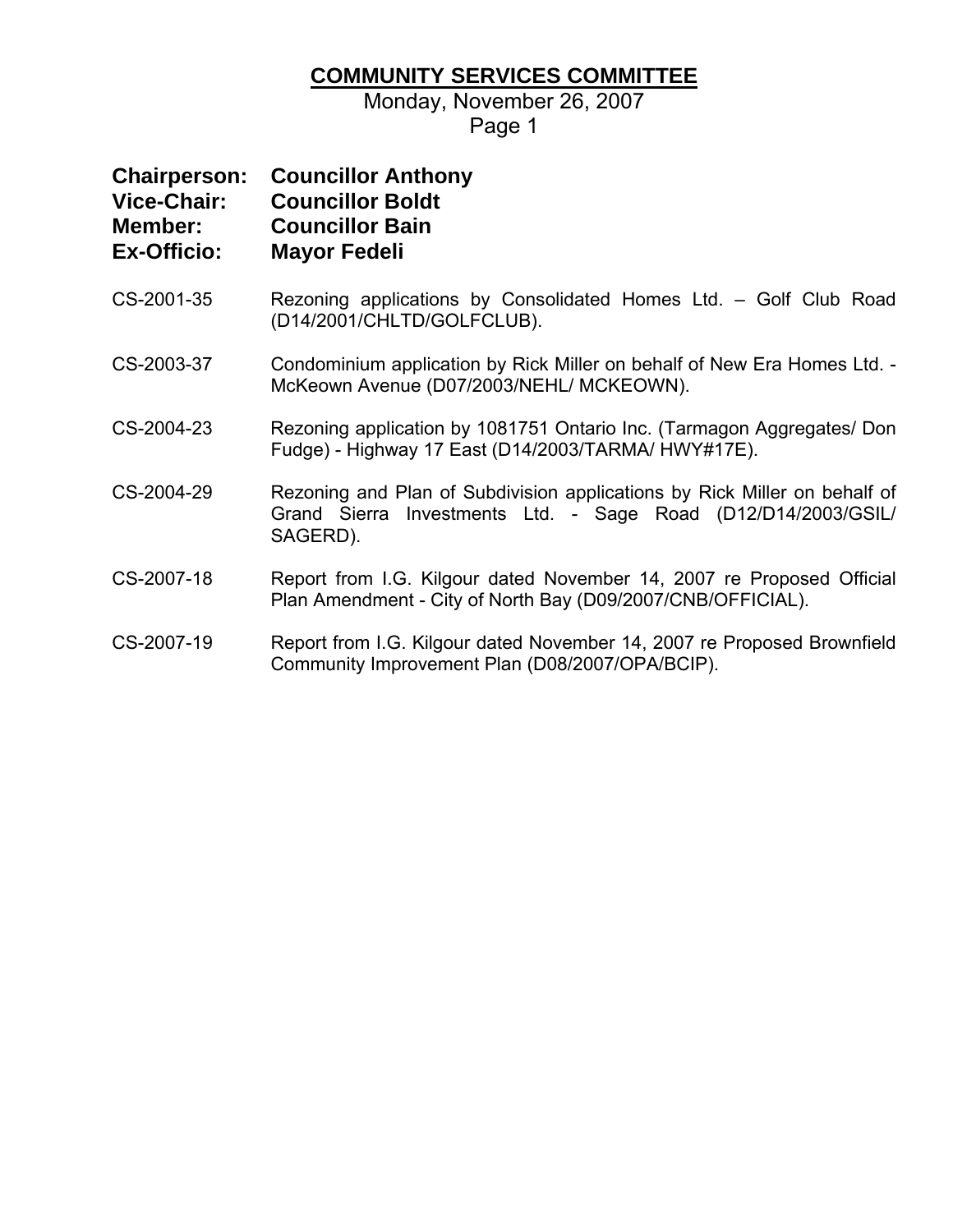## **ENGINEERING & WORKS COMMITTEE**

Monday, November 26, 2007 Page 1

**Chairperson: Councillor Koziol Vice-Chair: Councillor Mendicino Member: Councillor Graham<br>Ex-Officio: Mavor Fedeli Mayor Fedeli** 

EW-2007-01 Report from J.C. Simmonds dated January 10, 2007 re 2007 Budget Enhancements - Waste Management (E07/2007/ WASTE/GENERAL).